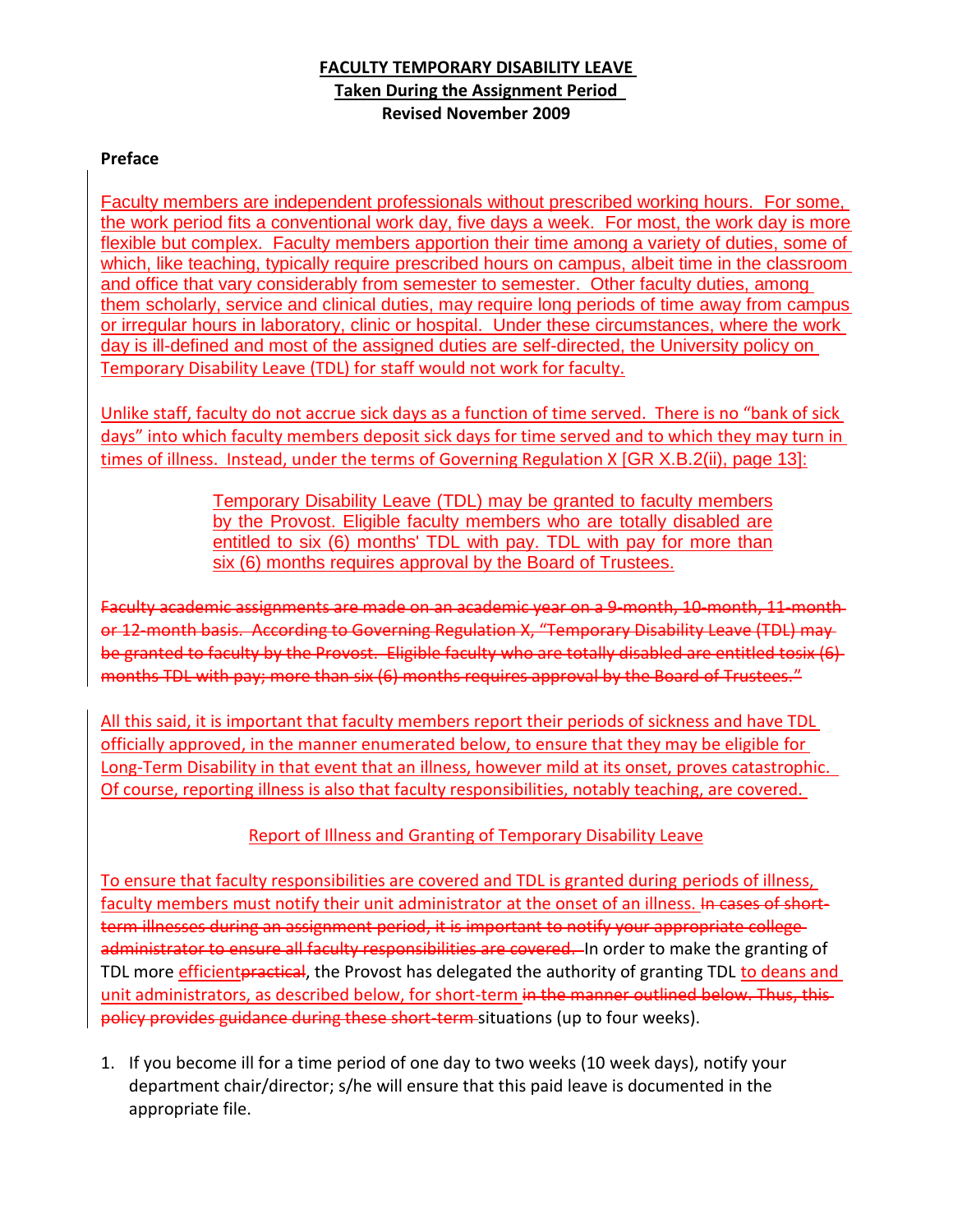- 2. If you remain become ill beyond two weeks, notify your department chair/director, who will notify the dean of the college on your behalf. The dean for a time period of more than twoweeks and up to four weeks (11-20 week days), notify your dean; s/he will ensure that this paid leave is documented in the appropriate file.
- 3. TDL for illness over four weeks (21 week days), may only be is granted by the Provost upon the recommendation of the dean.
- 3.4. Faculty members whose illness prevents them from fulfilling their duties beyond six months from the onset of the illness, and who have been on approved sick leave with pay for a sixmonth period, are eligible to apply for Long-Term Disability. Aote: employees who believe they are totally and permanently disabled from all work must file for long-term disability within six months of their last day of work.
- 4.5. Leave for childbearing purposes shall be treated as any other paid TDL. Approved leaves for childbearing purposes may begin at the time that the appropriate health care provider advises the faculty member to cease working, and usually do not exceed 30 working days or six calendar weeks.
	- <del>5.</del>6.Family Medical Leave<sup>\*</sup>-- Any faculty employee who has been a University employee for 12 months (not necessarily consecutive months, but within the last 7 years) and has worked at least 1,250 hours during the previous 12 month period may take up to 12 weeks of unpaid leave for a serious health condition involving the employee or a qualified family member during any 12 month period for any or all of the following reasons:
		- a. Because of the birth of a child of the employee and in order to care for that child;
		- b. Because of the placement of a child with the employee for adoption or foster care;
		- c. In order to care for a spouse, child, or parent of the employee who has a serious health condition;
		- d. Because of a serious health condition that makes the employee unable to perform the functions of his/her job; or
		- e. In order to care for a service member with a serious illness or injury if the employee is the spouse, son, daughter, parent, or next of kin of the service member.
		- f. Because of a qualifying exigency arising out of the fact that the employee's spouse, son, daughter, or parent is on active duty in the National Guard or Reserves (or has been notified of an impending call or order to active duty) in support of a contingency operation.
- $\overline{6.7}$ . A faculty member's available paid leaves shall be used concurrently with FMLA. The available leave shall be used as applicable under Governing Regulation (GR) X: Regulations Affecting [Employment a](http://www.uky.edu/Regs/files/gr/gr10.pdf)n[d Administrative Regulation II-1.1-7: Faculty Assignment and Vacation Leave](http://www.uky.edu/Regs/files/ar/ar038.pdf)  [Policy.](http://www.uky.edu/Regs/files/ar/ar038.pdf) Tenure-eligible faculty employees approved for FMLA may be eligible for a delay in the probationary period in accordance with [GR X.B.1\(b\).](http://www.uky.edu/Regs/files/gr/gr10.pdf)
	- a. Balances of TDL and vacation leave, as applicable, shall be used prior to the employee being placed on FMLA without pay.
	- b. Workers' Compensation shall be designated as FMLA, as applicable, and shall run concurrently with FMLA.
	- c. There is a cumulative 30-day annual limit for the amount of TDL an employee may take for qualified family members.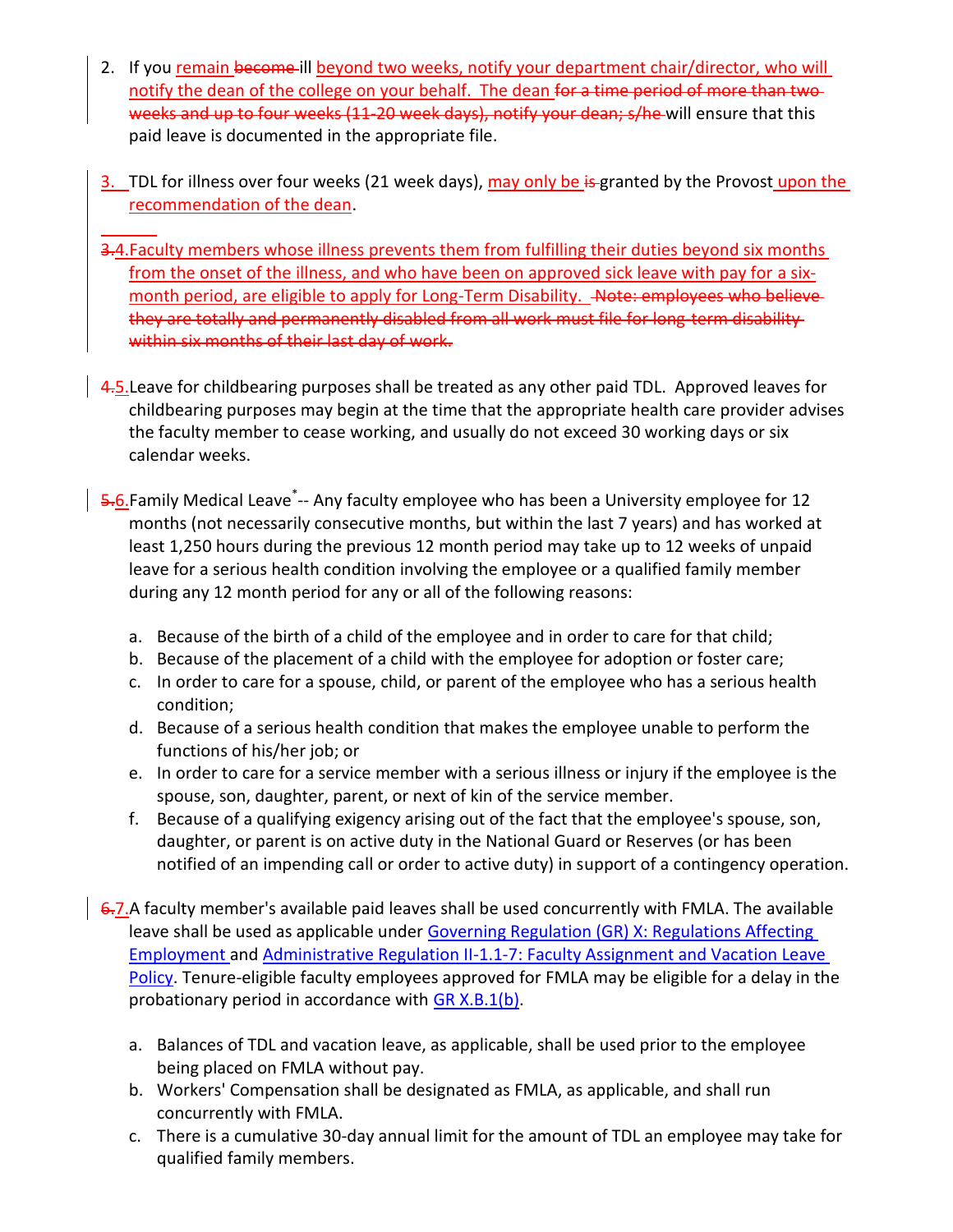\*Notes apply to FML:

The 12 month period begins on the first day of the approved FMLA leave.

The Family and Medical Leave Act has been amended to provide an eligible employee who is the spouse, son, daughter, parent, or next of kin the ability to take up to 26 workweeks during a 12 month period to care for a covered service member with a serious illness or injury. The leave shall only be available during a single 12-month period.

After the establishment of a qualifying event, the dean must designate whether the FML days are paid or unpaid. The number of paid days depends on the available vacation leave and/or the applicable temporary disability leave days. If the faculty member is eligible for vacation leave or temporary disability leave, either or both of these paid leaves must be used, if the qualifying event is an applicable use of that leave.

Requesting and granting FML is applicable only during the actual assignment period for faculty who are on 9-, 10-, and 11-month contracts.

Non-tenured faculty may apply for an extension of the probationary period of 26 weeks (six months) beyond the date given on the original Notice of Primary Academic Appointment and Assignment Form if they take FML of 6 weeks or more. If the total FML, during the probationary period, exceeds 2612 weeks, the faculty may apply for an extension of one year beyond the date given in the original Notice of Primary Academic Appointment and Assignment.

See additional details about FMLA in the UK [Human Resources Policy and Procedures: 88.0:](http://www.uky.edu/HR/policies/hrpp088.html) [Temporary Disability Leave and 82.0](http://www.uky.edu/HR/policies/hrpp082.html) or online at: <http://www.uky.edu/HR/policies/>